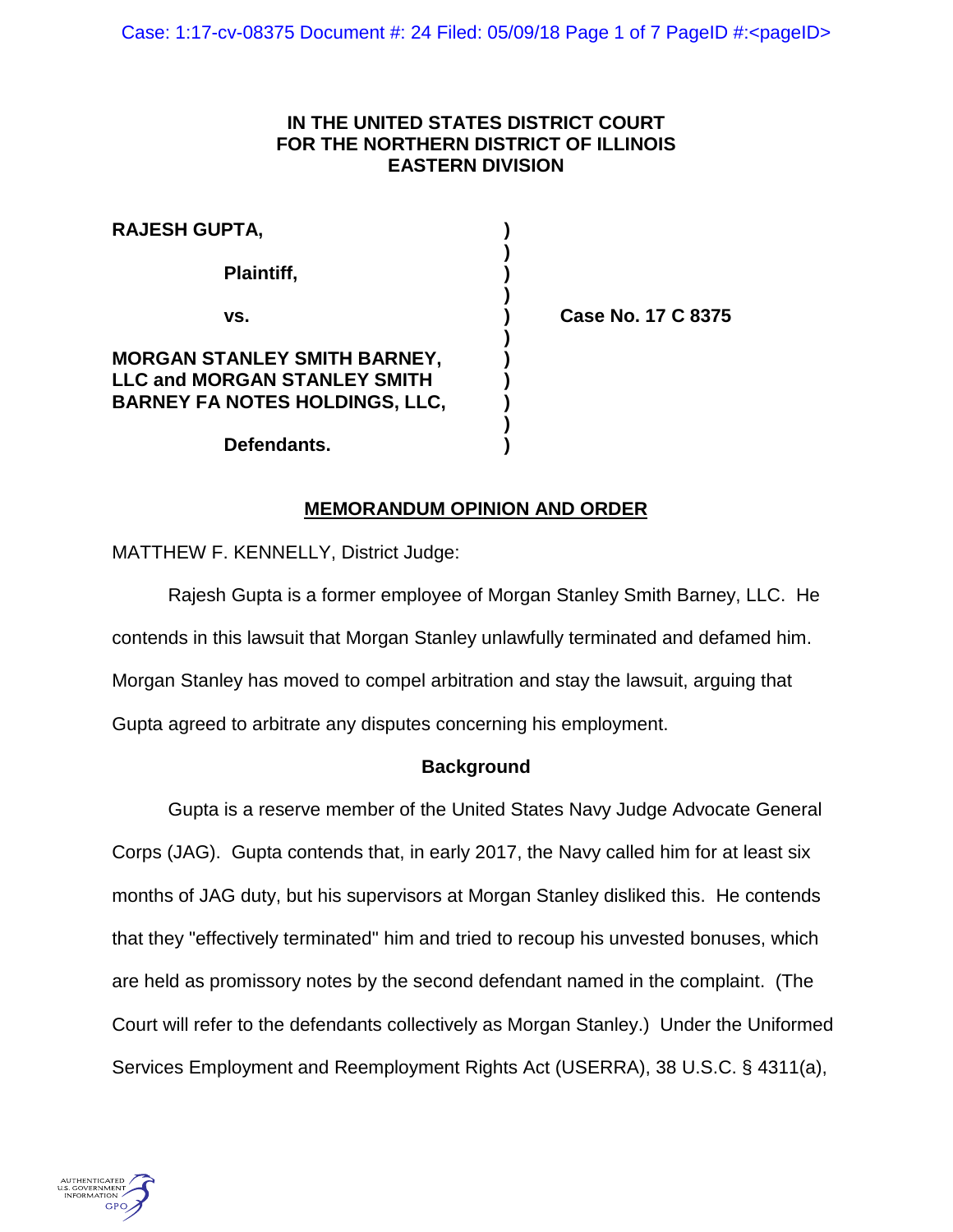an employer may not terminate an employee for serving in one of the uniformed services.

Gupta has sued Morgan Stanley for defamation (in relation to comments made

about his departure) and for violations of the USERRA. Morgan Stanley argues Gupta

is bound to arbitrate these claims by an agreement that it contends was formed via e-

mail. On September 2, 2015, a person using the address Human-

260.Resources@morganstanley.com sent an e-mail to the address

rajesh.gupta2@morganstanleypwm.com, stating:

By continuing your employment with Morgan Stanley, you accept . . . the terms of the Arbitration Agreement and the arbitration provisions of the CARE Guidebook, unless you elect to opt out of the CARE Arbitration Program by completing, signing and submitting an effective CARE Arbitration Program Opt-Out Form by October 2, 2015.

D.E. 7, Defs.' Ex. 2 at 1. Gupta never completed an opt-out form, but he contends he never saw this e-mail and would have opted out of arbitration if he had. Morgan Stanley introduced by affidavit evidence that Gupta, using the same e-mail address, received, and responded to, numerous e-mails on the same day this e-mail was sent.

# **Discussion**

Under the Federal Arbitration Act, a court must compel arbitration of a dispute that the parties agreed to arbitrate. 9 U.S.C. § 4. To prevail on a motion to compel arbitration, a party must demonstrate that (1) the parties agreed to arbitrate and (2) the dispute falls within the agreement. *Granite Rock Co. v. Int'l Bhd. of Teamsters*, 561 U.S. 287, 297 (2010). Whether an enforceable arbitration agreement was formed is determined by applying state contract law. *First Options of Chicago, Inc. v. Kaplan*, 514 U.S. 938, 944 (1995).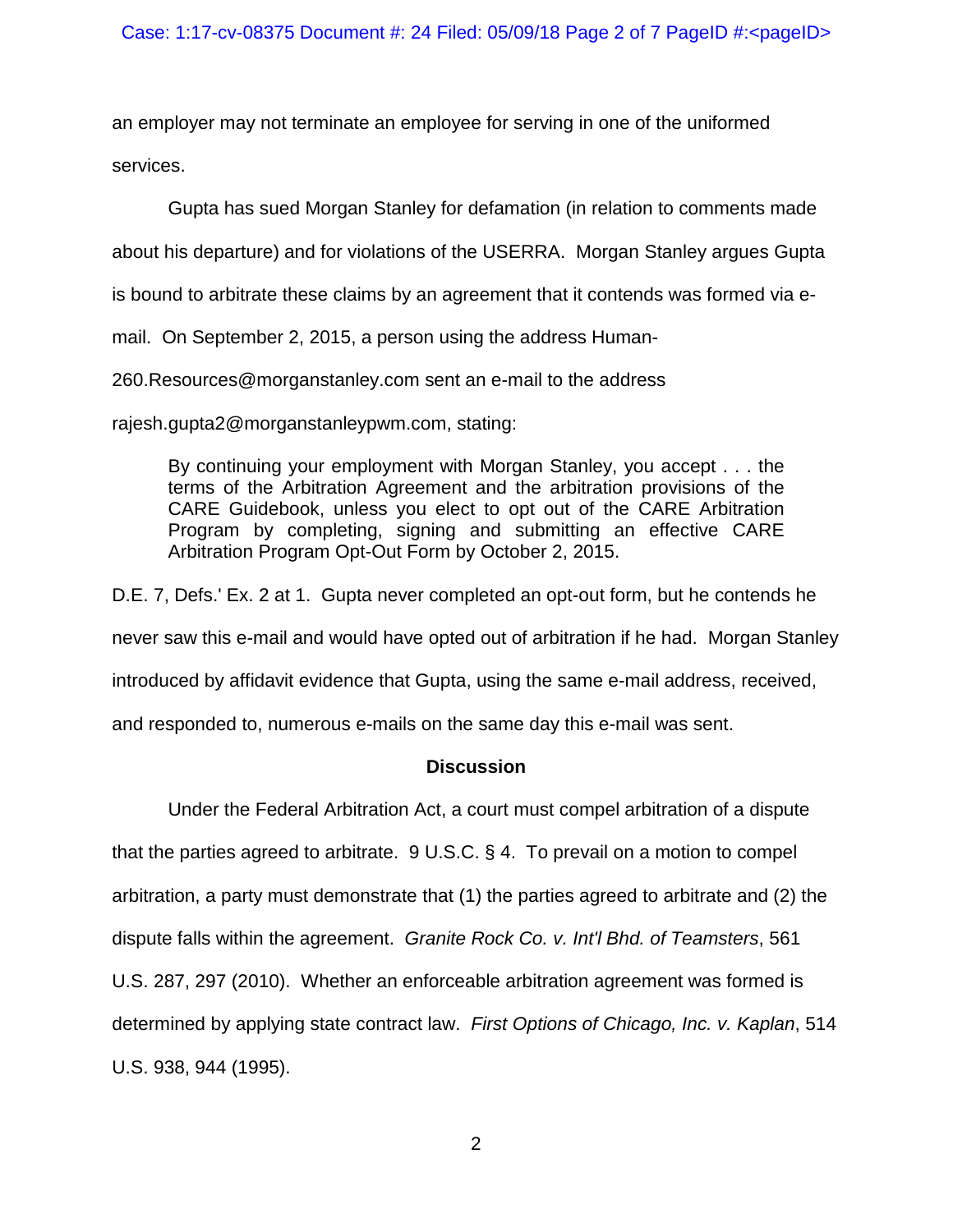#### Case: 1:17-cv-08375 Document  $\#$ : 24 Filed: 05/09/18 Page 3 of 7 PageID  $\#$ : < pageID >

Gupta argues that no arbitration agreement was formed, for two reasons. First, he describes his failure to respond to the September 2 e-mail as silence and argues that silence constitutes assent only if "the offeror has stated or given the offeree reason to understand that assent may be manifested by silence or inaction." Restatement (Second) of Contracts ¶ 69. Gupta contends that Morgan Stanley never gave him such a reason. Gupta also contends that a party must assent to the existence of a contract, not just its terms, and he did not do so by his silence. Morgan Stanley argues that Illinois law permits an employer to reasonably conclude that an employee who does not opt out of an agreement of the type at issue has assented to it.

The Court agrees with Morgan Stanley. Illinois law permits an offeror to construe silence as acceptance if circumstances make it reasonable to do so. *First Nat'l Bank of Chicago v. Atl. Tele-Network Co.*, 946 F.2d 516, 519 (7th Cir. 1991). In *Winters v. AT&T Mobility Services, LLC*, No. 17 C 4053, 2017 WL 2936800 (C.D. Ill. July 10, 2017), the court found that an employer could reasonably construe an employee's silence as consent when the employer had clearly communicated the offer to the employee and provided a means to opt out. *Id.* at \*4-5. *See also Pohlman v. NCR Corp.*, No. 12 C 6731, 2013 WL 3776965, at \*5 (N.D. Ill. July 17, 2013); *Mecherle v. Trugreen, Inc.*, No. 12 C 1617, 2012 WL 4097221, at \*3-5 (N.D. Ill. Sept. 14, 2012); *Ragan v. AT&T Corp.*, 355 Ill. App. 3d 1143, 1150, 824 N.E.2d 1183, 1188-89 (2005). In the September 2 e-mail, Morgan Stanley described an arbitration program, stated in plain terms that recipients had a month to opt out, and provided a way to do so. D.E. 7, Defs.' Ex. 2 at 1. Under these circumstances, Morgan Stanley could reasonably construe an employee's silence as acceptance.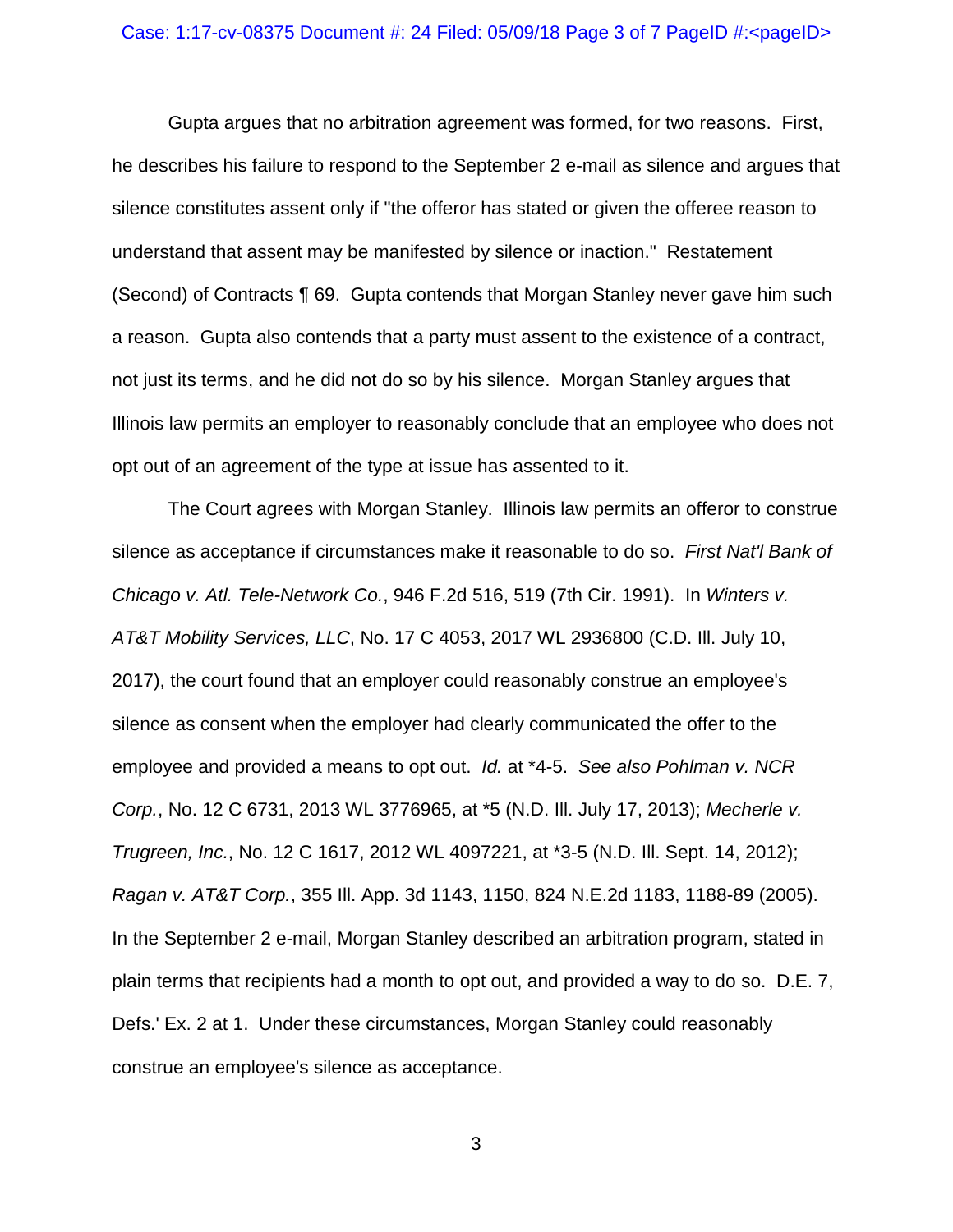But Gupta also presents a second argument against finding an agreement was formed. He contends that he never got the September 2 e-mail and offers a sworn declaration in support of his contention. *See* D.E. 17, Pl.'s Ex. 1 ¶ 6 (Gupta Decl.). Gupta concludes that this is sufficient to require denial of Morgan Stanley's motion to compel. The Court disagrees; Gupta's declaration does not warrant denying arbitration outright. But, under the FAA, Gupta may be entitled to a trial on whether the parties formed an agreement requiring arbitration. 9 U.S.C. § 4. The standard for whether a trial is required on the question of the existence of an arbitration agreement is similar to the standard on a motion for summary judgment; "the party must identify specific evidence in the record demonstrating a material factual dispute for trial." *Tinder v. Pinkerton Sec.*, 305 F.3d 728, 735 (7th Cir. 2002).

On a motion for summary judgment, a genuine dispute requiring a trial typically exists when a party directly denies receiving a letter or e-mail. *See In re Longardner & Assocs., Inc.*, 855 F.2d 455, 459 (7th Cir. 1988); *Jones v. Citibank, F.S.B.*, 844 F. Supp. 437, 442 (N.D. Ill. 1994); *Hall v. Kmart Corp.*, No. 04 C 6240, 2005 WL 6349832, at \*2 (N.D. Ill. Aug. 25, 2005). In *Vaden v. IndyMac Bank, F.S.B.*, No. 02 C 1150, 2003 WL 22136306 (N.D. Ill. Sept. 16, 2003), the plaintiff sued a financial institution in part for failing to comply with notice requirements imposed by the Truth in Lending Act. *Id.* at \*1. The defendant moved for summary judgment, arguing that it sent a letter to his residence that properly provided notice. *Id.* But the plaintiff, in a deposition, denied ever receiving the letter. *Id.* at \*4. The Court concluded that the denial created a factual dispute requiring a trial. *Id.* at \*5.

Morgan Stanley contends that courts "routinely" conclude that the denial of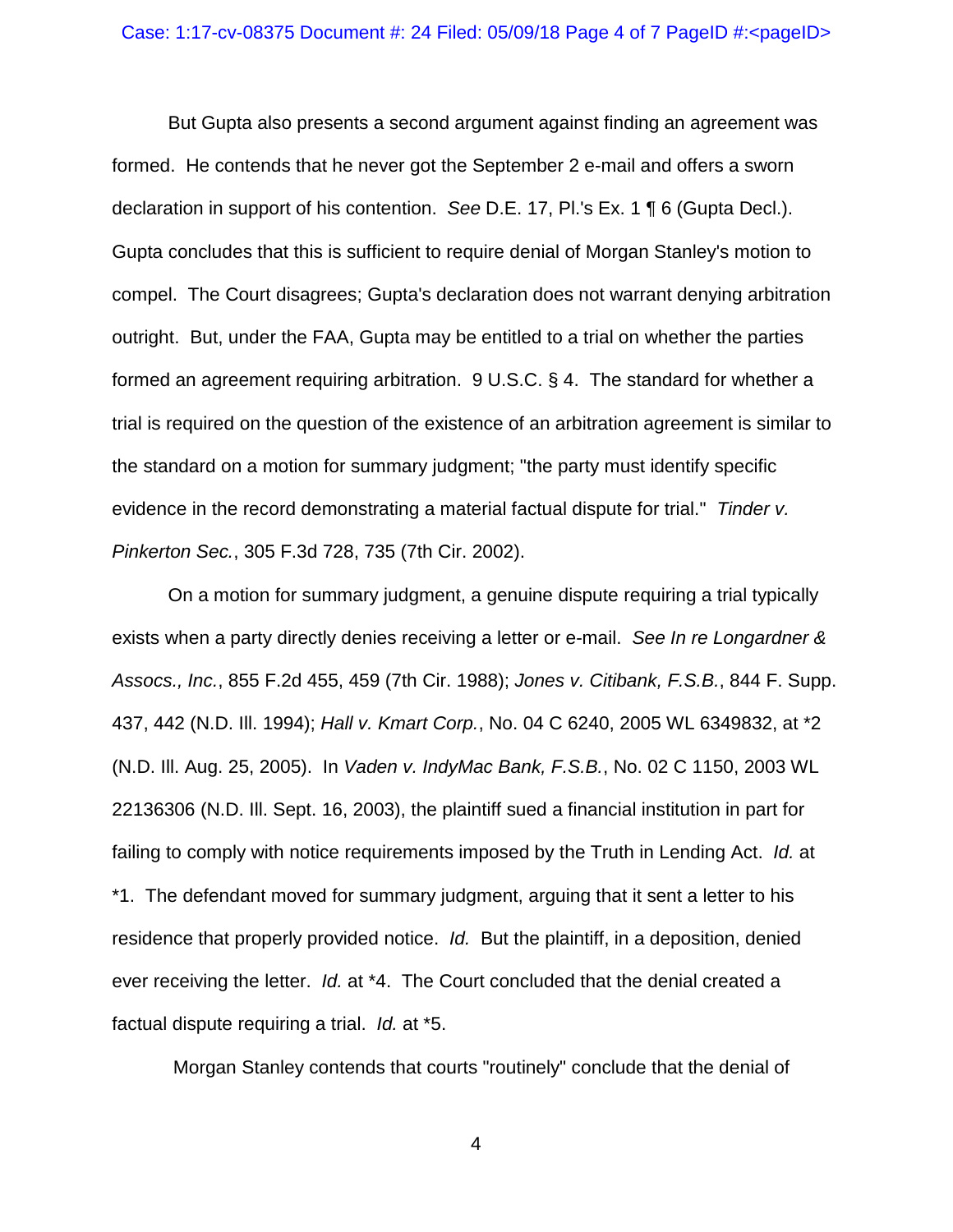#### Case: 1:17-cv-08375 Document  $\#$ : 24 Filed: 05/09/18 Page 5 of 7 PageID  $\#$ : < pageID >

receipt cannot defeat a motion for summary judgment without further evidence. The only controlling case on which Morgan Stanley relies, however, creates no such general rule. In *Tinder*, the Seventh Circuit held that the district court correctly compelled arbitration, despite the fact that the plaintiff presented an affidavit purportedly contesting receipt of a mailing. *Tinder*, 305 F.3d at 730. In the affidavit, however, the plaintiff stated that she did not recall seeing the relevant arbitration document—not that she never saw it. *Id.* at 735-36. The Seventh Circuit found this was insufficient to create an issue for trial. *Id.* at 736. *Tinder* can be read alongside *Longardner* to impose a straightforward rule: when the plaintiff submits an affidavit stating that he does not recall receiving a letter, there is no triable factual dispute, but when the plaintiff submits an affidavit in which he denies receiving a letter, a triable dispute exists. *See also Pohlman*, 2013 WL 3776965, at \*4; *Mecherle*, 2012 WL 4097221, at \*4.

The Court concludes that a genuine dispute exists in this case. Gupta's declaration states "I have never seen [the September 2 e-mail] until I saw it attached to the declaration filed with the instant motion." D.E. 17, Pl.'s Ex. 1 ¶ 6. The most natural reading of this declaration is as a denial of receipt of the e-mail, not simply a denial that Gupta read the e-mail, which would not be enough to create a triable dispute. Morgan Stanley has offered two affidavits on this point. The first, submitted with its motion, is from Jessica Krentzman, an employee in Morgan Stanley's human resources department. Krentzman says that the relevant e-mail was received by Gupta via his Morgan Stanley e-mail account, using his assigned individual e-mail address. D.E. 7, Defs.' Ex. 1 ¶ 5 (Krentzman Decl.). A copy of the e-mail is attached to the affidavit; it is addressed to rajesh.gupta2@morganstanleypwm.com. *Id.*, Defs.' Ex. 2 at 1. The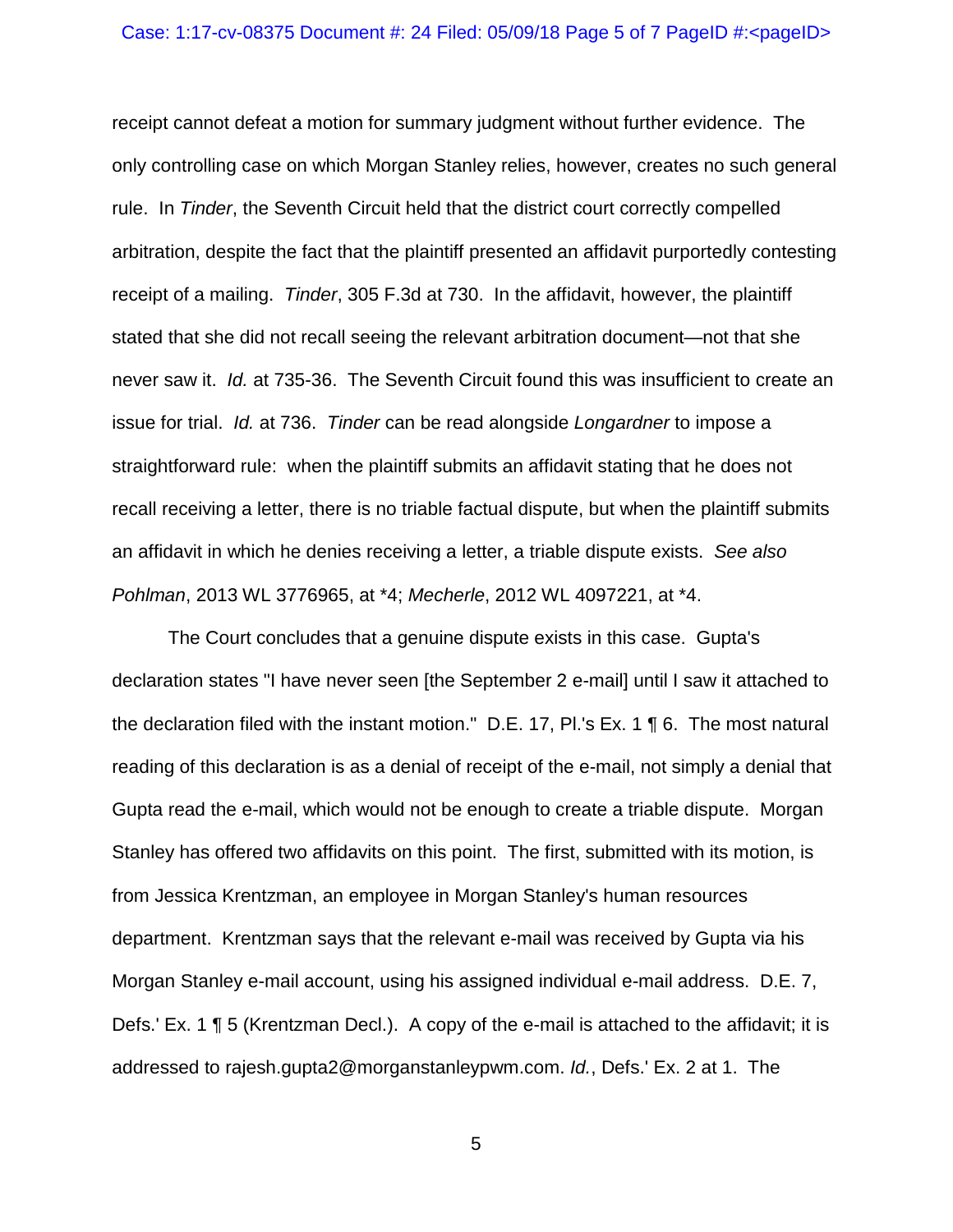#### Case: 1:17-cv-08375 Document  $\#$ : 24 Filed: 05/09/18 Page 6 of 7 PageID  $\#$ : < pageID >

second declaration, from Patricia Kenneally, a Morgan Stanley paralegal, was filed shortly after Morgan Stanley's reply brief. D.E. 22 (Kenneally Decl.). It says essentially the same thing as the earlier declaration, with the addition of the following: "Morgan Stanley cannot currently determine whether Mr. Gupta opened the September 2, 2015 email referenced above, it can only determine that it was sent and received on that date." *Id.* ¶ 4. Neither affidavit, however, attaches the documentation from which the affiants determined that the e-mail was received by Gupta or describes how that determination was made, so there is no way to assess the reliability of the affiants' statements. The Court also notes that Kenneally's affidavit states that Gupta's address was rajesh.gupta2@morganstanley.com, *id.* ¶ 3, which differs slightly from what appears on the face of the e-mail copies (the "pwm" is missing), though the Court cannot say that is significant. The Court concludes, for these reasons, that there is a genuine dispute regarding whether Gupta received the relevant e-mail and thus whether an agreement to arbitrate was formed.

Morgan Stanley argues that a party who has properly mailed an item is entitled to the presumption that it was delivered. *See Ball v. Kotter*, 723 F.3d 813, 830 (7th Cir. 2013) (applying the presumption of delivery to properly sent e-mails). And it offers several cases that appear to hold that a plaintiff's sworn, unequivocal denial of receipt like Gupta's affidavit—does not create an issue of fact. *See, e.g., Johnson v. Harvest Mgmt. Sub TRS Corp.—Holiday Ret.*, No. 3:15-cv-00026-RLY-WGH, 2015 WL 5692567, at \*3 (S.D. Ind. Sept. 25, 2015); *Versmesse v. AT&T Mobility LLC*, No. 3:13 CV 171, 2014 WL 856447, at \*4 (N.D. Ind. Mar. 4, 2014); *Corbin v. Affiliated Comput. Servs., Inc.*, No. 6:13-cv-180-Orl-36TBS, 2013 WL 3804862, at \*6 (M.D. Fla. July 19,